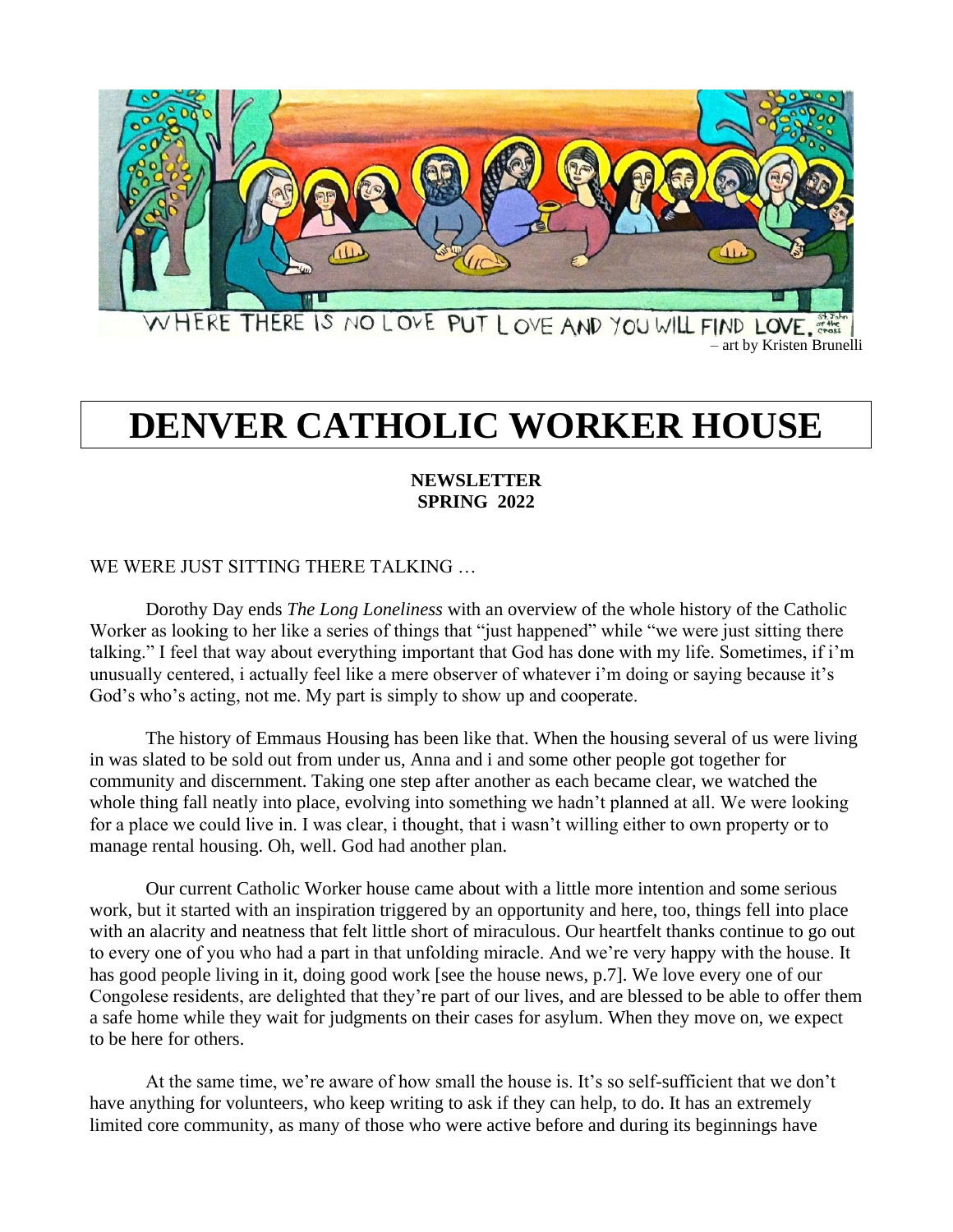moved on with other priorities in their lives. And some of us who've been around a long time are – dare we mention it? – getting older. If God wants the Catholic Worker in Denver to continue much farther into the future, it will need some younger folks in its core.

Well, we were just sitting there talking ... when a friend of Anna's wrote that she'd decided to disburse some of the income from stocks her husband left her, and would the CW be interested?

We were just sitting there talking … when a young man connected with Call To Action who's interested in developing faith-based community in Denver reached out to Anna for a conversation about her community experience.

Wow! Anna and i are suddenly both thinking the same thing: What if God might have in mind another Catholic Worker house in Denver?

Anna, Benjamin and i planned a "crazy dream" visioning meeting to explore the possibility. We asked a few neighborhood churches about meeting space, and Annunciation Parish immediately



offered its school gym. We invited a bunch of people we thought might be interested, and about 20 came, both long-time CW supporters (including some who were around in 1978 to create the first house) and some younger folks. Small groups generated a wealth of good ideas, and then came together to share our enthusiasm and what turned out to be significant commonality of vision. We see

ourselves doing the same kind of hospitality that we did on Welton Street, serving Denver's currently houseless folks. We want to stay grounded in our shared spirituality and would like to be a space for

gatherings of an extended community. Many of us would love to have a farm or garden. When we asked how many of those present wanted to go forward with the exploration, all but one wanted to keep on meeting and all will continue to be supportive. Two people are ready to consider living in a new house!

We're excited. We think maybe we're on the Holy Spirit's wavelength. At least, we're on a roll. One rallying cry at the meeting was, "If we build it, they will come." We've already started talking with friends who can

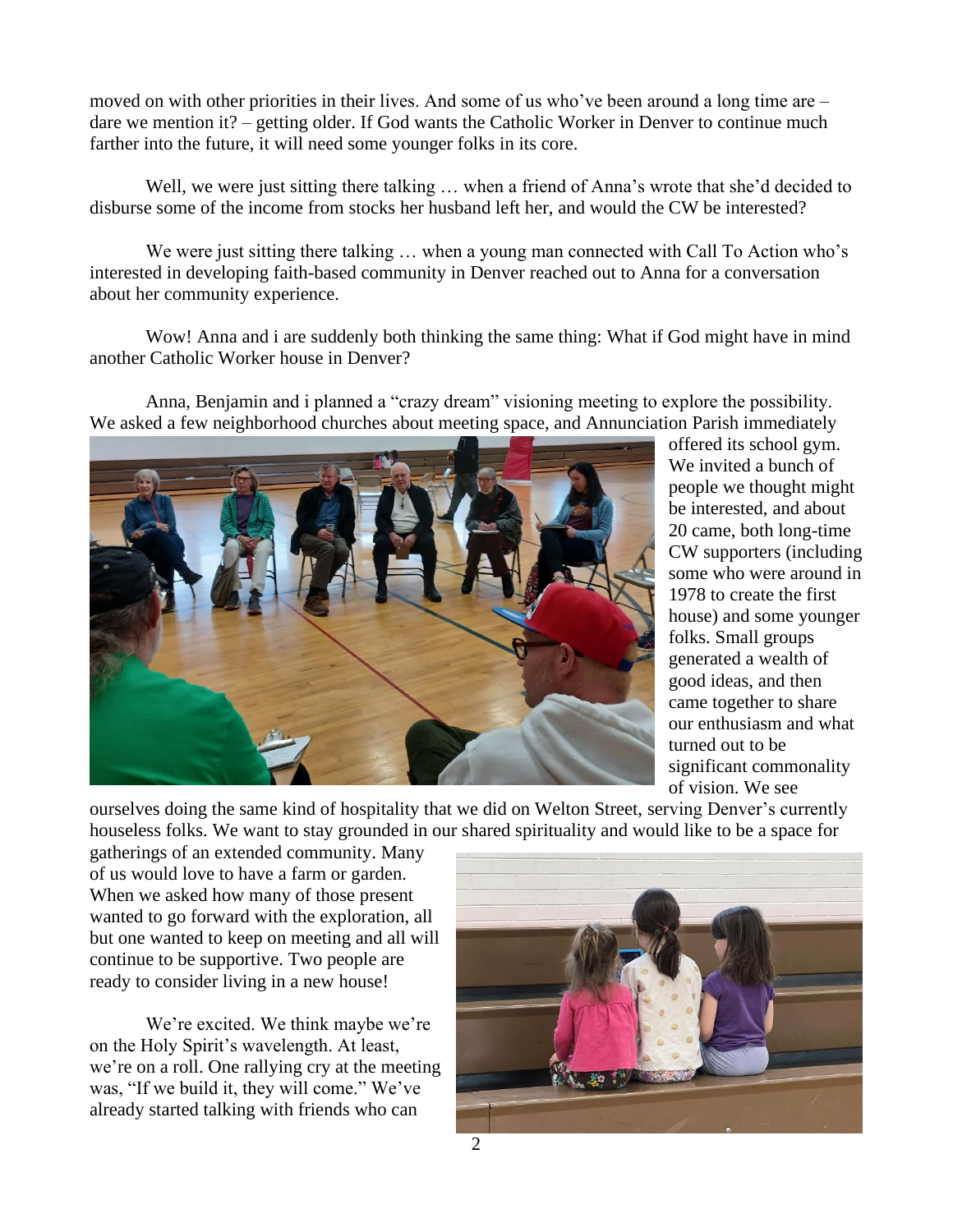help us look for houses, and have even taken a tour of one house which is currently for sale in our neighborhood. It seems inconceivable that it will still be on the market when our group process reaches a clear enough vision of what we're looking for that we can guess whether it might meet our needs, or whether the cost is worth it, but we want to stay open to whatever possibilities are out there.

We've decided to meet on the first Saturday of every month from 11:00 a.m. to 12:30. Anyone who wants to join us is welcome. The May 7 meeting will be in the back yard of CVV (Colorado Vincentian Volunteers), 1732 Pearl Street. (Enter their parking lot, just south of the building, through the alley between Pearl and Washington Streets, and come through the gate into the back yard.)

If you'd like to be kept in touch with our ongoing process, we'd be happy to add your email address to our "new CW visioning" group list. We'd love to hear any input or suggestions you might have or any possibly available houses you might know of. We'd especially love to hear from anyone who might consider making a commitment to live in a new house or to be part of its core community.

"It all happened while we sat there talking, and it is still going on."

– Jennifer

## REMEMBERING RAY LYALL

We would like to express our great sorrow at the recent passing of Ray Lyall. Ray was an impassioned leader in the community. He was a driving force in the development of Tiny Home Villages. He did everything from architectural design, to lobbying City Council members, to inspiring and leading others to be part of the changes that needed to be made to make tiny homes possible here in Denver.

During all the time he spent organizing he was homeless and sleeping on the ground. Ray would say things like, "I am not going inside until everyone else is inside." He would say things like that. We first became aware of Ray through Denver Homeless Out Loud. There are Catholic Workers who helped found, and have volunteered over the years for, Denver Homeless Out Loud, and it was not long until he was much beloved among the Worker community.

Denver Homeless Out Loud first met him when he came across a copy of their first issue of *GET LOUD* and said, "I am doing that!" And do "that" he did. Before you knew it he was integral to the magazine, development of our city's first Tiny Home Village (something many in the CW community were a part of), the development of the mobile laundry truck and many other things.

Ray was a doer, always the first to stand up and defend the

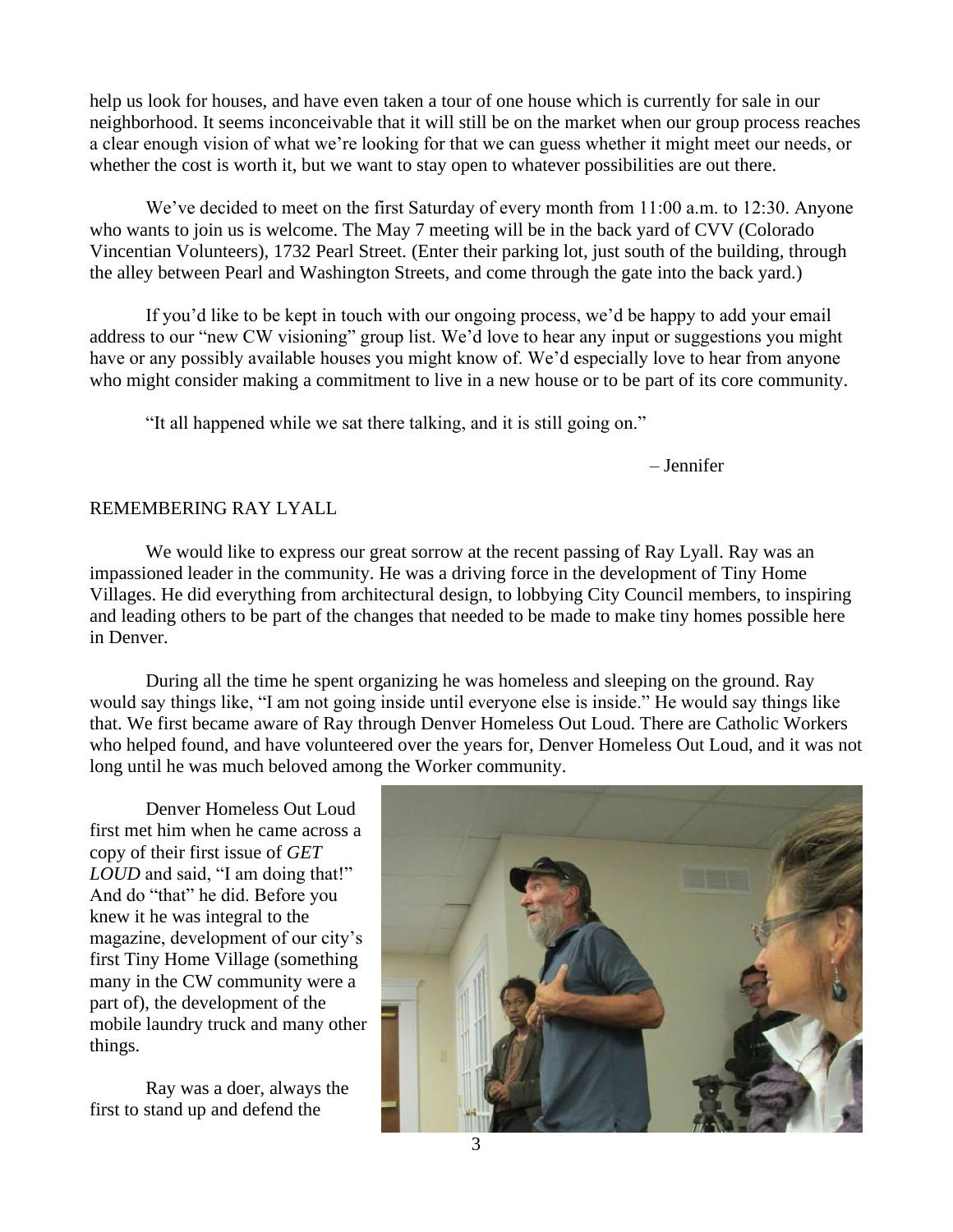homeless community's voice with statements like, "What about the people sleeping on the ground? What would they say? It's not about us ... it's about them." Ray was also quick to give you a hug and tell you how much he cared about you.

Ray's ability to develop interpersonal relationships with people in various positions of power in the city might be a key reason we now have had a change in our zoning codes to allow Tiny Home Villages to be legal. It is also why he will be missed by so many at his passing. His passing was a great loss to folks in the Worker community and beyond.

– Benjamin

### CONSTRUCTION CITY

We have been living in a construction zone for some years now, beginning with when we lived on Welton Street. This situation has deprived us of clean air, easy access to where we are going and



parking near where we live. The population boom in our neighborhood has produced little or no housing for low- and noincome friends and appears to be primarily meant to serve people intending to move to Denver. I understand the city's effort to make Denver one of the most desirable cities to live in, but I really don't believe that such a growth plan is sustainable. Will such a plan lead to a water crisis in the future? Will Denver become a city only for middle-income persons, making it impossible for other folks to live and thrive here? Will such a growth plan create more of a crisis in a time of climate crises?

What might happen if we decided to focus on what and who we have in our city right now? Clearly we have a substantial number of houseless persons. Throughout our neighborhood one can see a number of tents housing people. Of course this is not just the fault of city government, as the crisis has partially come about due to the withdrawal of Federal funds for housing years ago. What if the will of Denver citizens became a commitment to no more housing for new arrivals until we have solved our problems of accessible housing for all? There are many empty buildings in Denver right now. Some of these buildings could be creatively repurposed for housing and serve

persons currently unhoused. Helping places of business to reopen would help the employment situation. There is so much to be done in order to turn Denver into a city which is sustainable for all persons currently living here.

Housing is not Denver's only problem. The CW Soup Kitchen folks are now delivering 1500 sack lunches a week, and they are not the only people helping people to meet their food needs in the Denver area. Thank God there are many programs which have emerged to help.

We commend the work of our Congresswoman Diana DeGette, who has managed to capture 13.3 million dollars for housing and health care needs in Denver. And of course there are many other persons doing important work, like Cole Chandler who is the director of the Colorado Village Collaborative, which is creatively building Tiny Home Villages; and the Housekeys project, which is surveying the needs of houseless persons, attempting to meet them through encouraging personal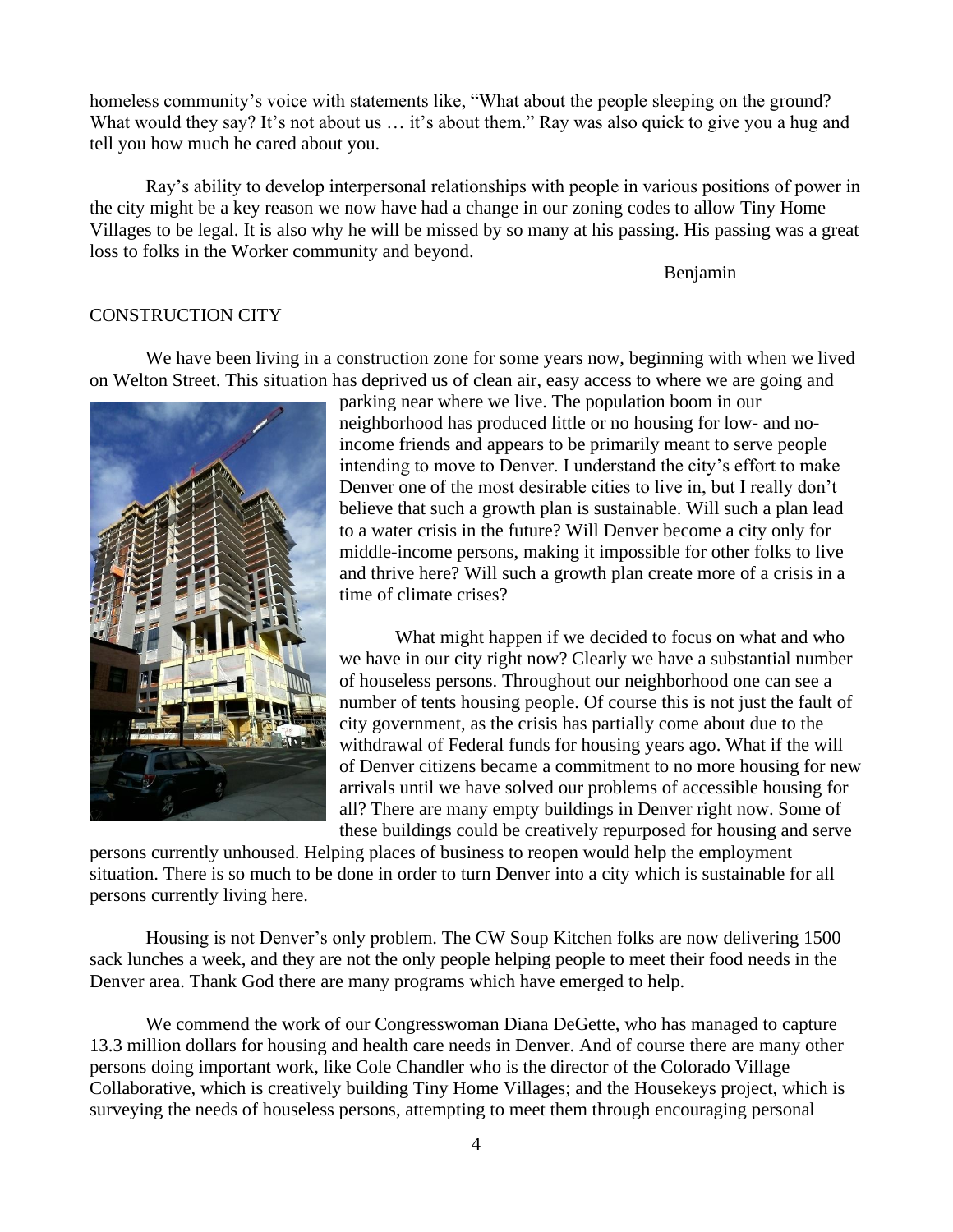contributions, and advocating for housing for everyone. There are many projects which have surfaced during this time of pandemic and increased needs. What we truly need is to find the systemic ways to bring about some equity for all who live here. Short-term answers will not take care of what needs to change in order to bring about the possibility of a decent life for all.



SURE, DAD, I BELIEVE YOU, DAD … WE WILL GO FISHING … SOMEDAY …

Like a dad making empty promises, it is difficult to believe that the City of Denver's new 5 year housing plan will do much other than lead us on with a sense of false hope. The new 5-year housing plan replaces the old 5-year plan before the old 5-year plan was done. The old 5-year plan was a replacement of the previous 10-year plan to end homelessness before that plan was done. Good luck getting clear data on just how much housing any of these plans actually produced. In any case, it was always far below what was promised (i.e., 350 units of a promised 2000 in one plan).

Typically each plan has goals that are 10% of the actual need. So even if these plans met their proposed goals, 90% of Denver's housing need would remain. To date every published plan has fallen far short of its stated goals. Why would it be any different this time? *Dad has been promising us that fishing trip every year at Christmas time, and we still have never fished.*

Denver's public officials are trying to sound convincing (again) about their new 5-year plan, promising that this time we will make progress instead of falling even further behind the current need (55,000). That is more than twice what the need was 10 years ago (19,000). In that time the number of people who are forced to endure homelessness has more than doubled. And the city's history of living up to its modest plans is not good.

So the next time you hear city officials talking about how excited they are about their new housing plan, try to remember the last time they actually took you fishing.

– Benjamin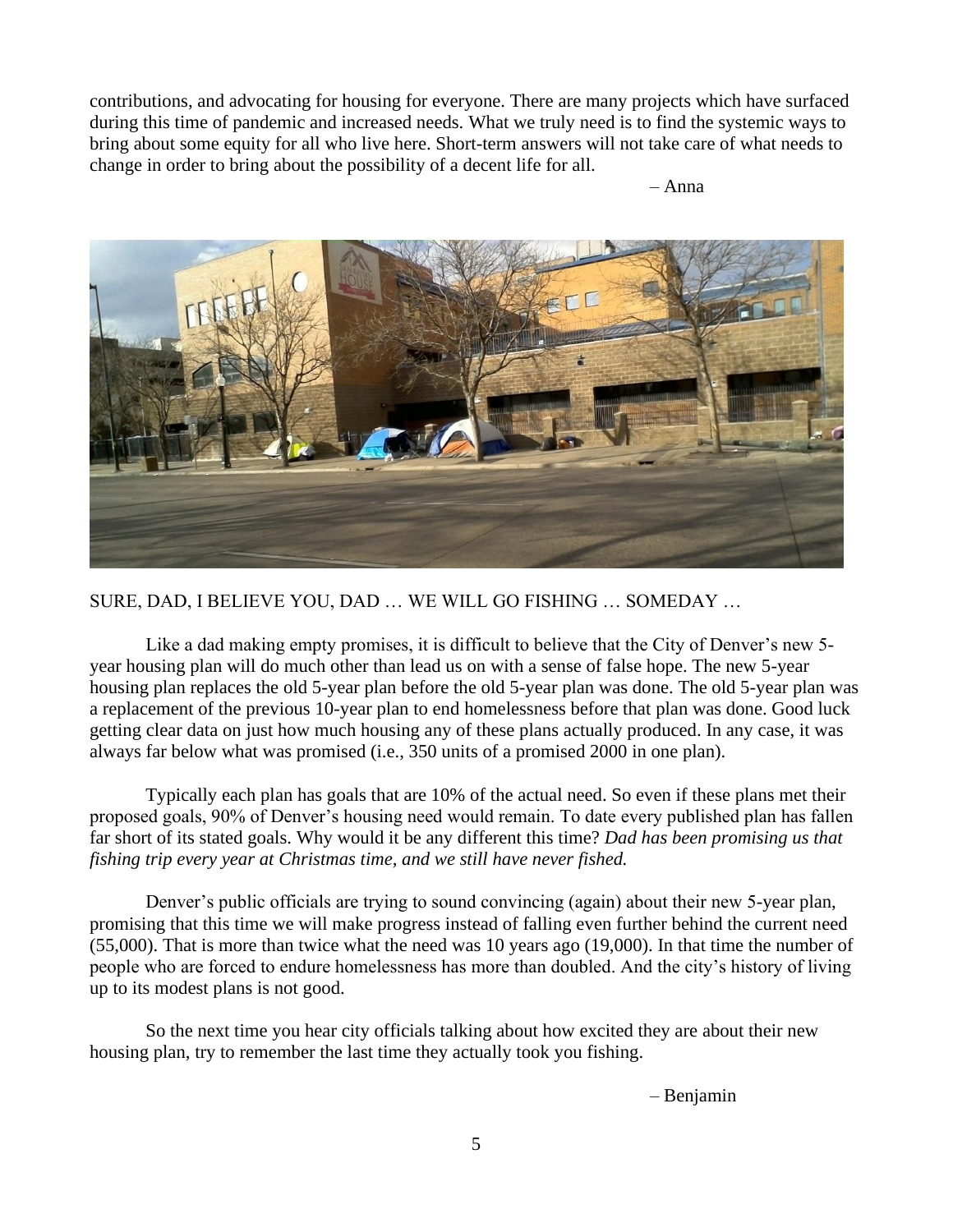

## IN THE TIME OF 404 BC WINE

We are the peoples who live on the lands – like the whales do in water (not known to them as ocean or sea, rivers or lakes or ponds, only as water where big things live). The peoples are being told, "Do not enter this water place." Those things that live there turn the water red, and the person is never to be seen again.

This they don't figure out; they just see it. They pull up their sitting stones. At this, the peoples' table, known as the edge of the land, the peoples must divide up as they choose:

- 1. Who is going to walk on the waters.
- 2. Who is going to live at the edge of the land (dirt and sand).
- 3. Who is going to live further away on the land.

This is what they did in 404 BC with the bottle of wine. They took the bottles of wine of 404 BC, the baskets of fish, the loaves of bread, and divided it all up among themselves. Following the choices they made making this decision, they grouped themselves.

They all understood, whatever choice they made, there would be dangers to face. Their eyelids all opened wide understanding this: Whatever comes, we may not see each other ever again. They all shouted and cried together before they started on their ways.

- 1. Walk on water.
- 2. Live on the edge of land.
- 3. Live on land only.

These peoples of the first doing of this kept working and moving like that for many years BC, carrying the bottle of wine.

This is what became of the same story in some new time and place called AC. People carrying bottles discovered one another. They all forgot about the teaching of the past voices, but they knew the work. With the others, they found delight.

They pull up their sitting stones again and discover:

- 1. They all sleep in bedding.
- 2. They all wash and clean and bathe themselves.
- 3. They all wear cloths or clothing now.
- 4. They all still eat bread and fish.
- 5. They all drink the wine of the 404 BC bottles of wine.
- 6. They all ride horses now instead of walking with the snorting camels.
- 7. They all put the sleeping dead into wooden boxes and bury them.
- 8. Out of the tales and stories, all this becomes a new beginning with new decisions, new works.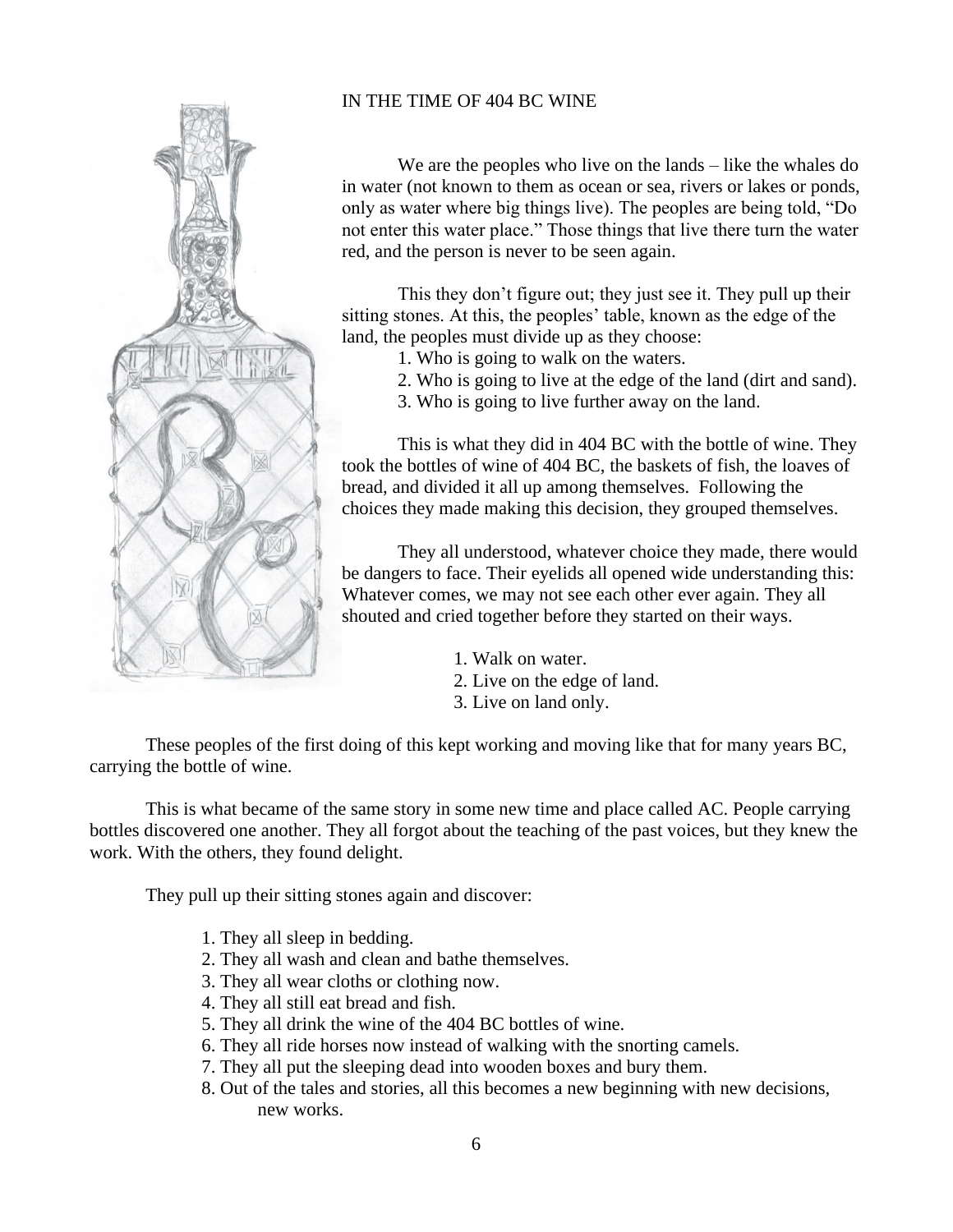How do we not drink the wine after all these years? Some of them chose to keep doing the same and others different things. They all treasured the wine bottle of 404 BC.

Now they have cheese and crackers to go with the bread, fish, and many more wines, beers and extravagances. Ho for the makings of dreams to find yet what is Ice Cream!

– Michelle

## HOUSE NEWS